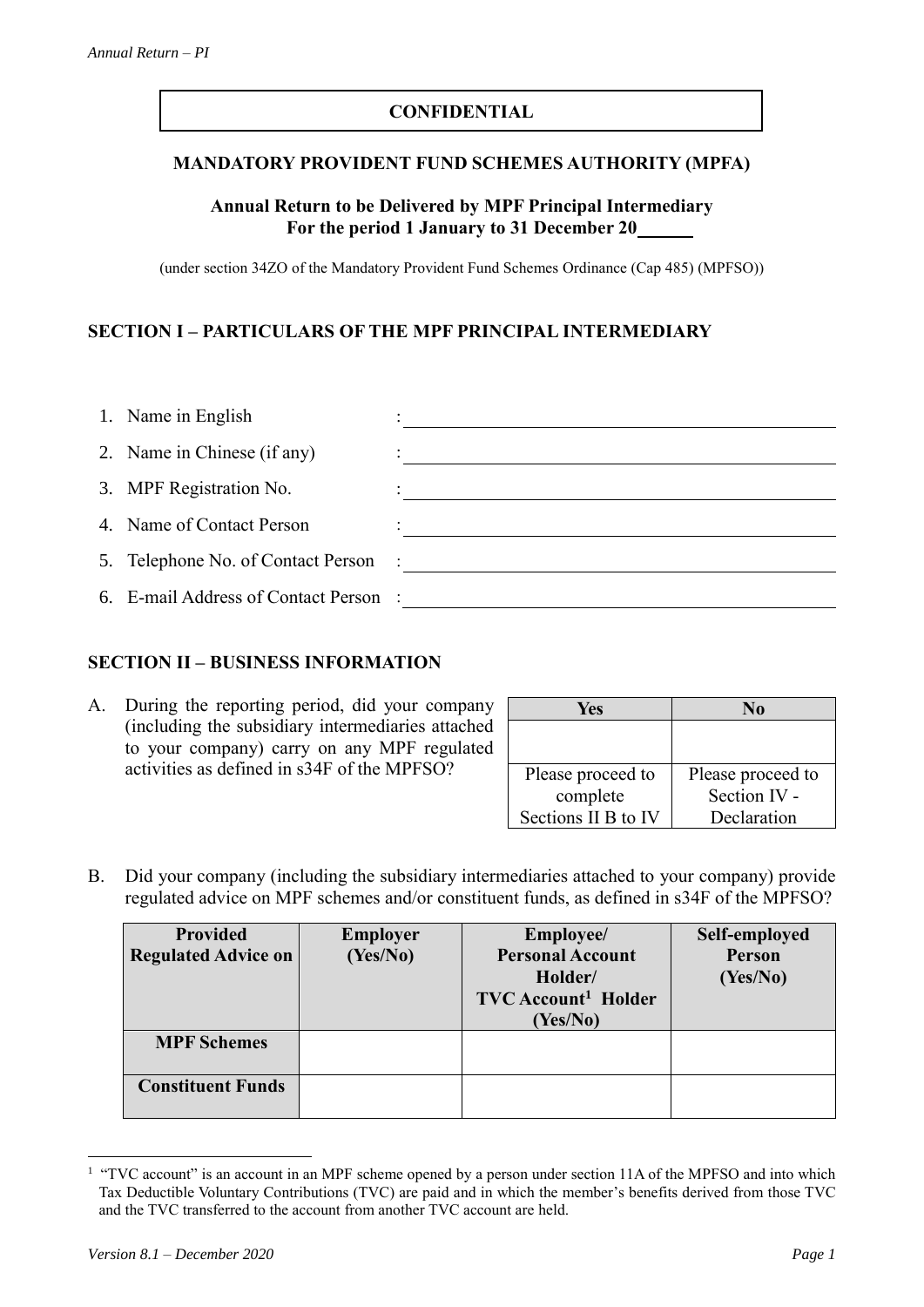C. Please provide the names of all MPF scheme(s) for the purpose of  $s34F(5)$  of the MPFSO when your company (including the subsidiary intermediaries attached to your company) carried on regulated activities during the reporting period:

|    | <b>Name of MPF Scheme(s)</b> | Is this the First Reporting Period<br>for Reporting this Scheme under<br><b>Section II C? (Yes/No)</b> |
|----|------------------------------|--------------------------------------------------------------------------------------------------------|
|    |                              |                                                                                                        |
|    |                              |                                                                                                        |
|    |                              |                                                                                                        |
| ⊶. |                              |                                                                                                        |
|    |                              |                                                                                                        |

*Please continue on separate sheet if necessary*

D. Please provide the names of the top five MPF schemes, in terms of the number of forms<sup>2</sup> submitted to MPF trustees involving regulated activities carried on by your company (including the subsidiary intermediaries attached to your company) during the reporting period:

| Name of MPF Scheme(s) | Indicate "Yes" If<br>Your Company/<br>Group Company <sup>3</sup><br>is the Sponsor of<br>this Scheme | <b>Insert the Range</b><br><b>Code for the Number</b><br>of Forms Submitted<br>according to the<br>Range Code Table <sup>4</sup> |
|-----------------------|------------------------------------------------------------------------------------------------------|----------------------------------------------------------------------------------------------------------------------------------|
|                       |                                                                                                      |                                                                                                                                  |
| $\overline{2}$        |                                                                                                      |                                                                                                                                  |
| $\overline{3}$ .      |                                                                                                      |                                                                                                                                  |
| 4.                    |                                                                                                      |                                                                                                                                  |
| $\overline{5}$ .      |                                                                                                      |                                                                                                                                  |

<sup>4</sup> Range Code Table

<u>.</u>

| Kange Couc Table    |                |       |       |         |         |                   |          |           |         |           |
|---------------------|----------------|-------|-------|---------|---------|-------------------|----------|-----------|---------|-----------|
| $\sim$<br>Number of |                | $-49$ | 50-99 | 100-499 | 500-999 | 1999<br>$000 - 4$ | $.000 -$ | $10000 -$ | 50 000- | 100 000   |
| orms:               |                |       |       |         |         |                   | 9 999    | 49 999    | 99 999  | and above |
| Range Code          | $\overline{1}$ | D     |       |         |         |                   |          | . .       |         |           |

<sup>2</sup> The data required in Section II D and E are the following forms:

a) "Employee Choice Arrangement (ECA) – Transfer Election Form" (Form MPF(S) – P(P)) or the equivalent forms developed by trustees and submitted to trustees

b) "Scheme Member's Request for Fund Transfer Form" (Form MPF(S) – P(M)) or the equivalent forms developed by trustees and submitted to trustees

c) "Scheme Member's Request for Account Consolidation Form" (Form MPF(S) –  $P(C)$ ) or the equivalent forms developed by trustees and submitted to trustees

d) "Scheme Member's Request for Transfer of Tax Deductible Voluntary Contributions (TVC)" (Form MPF(S)-P(T)) or the equivalent forms developed by trustees and submitted to trustees

e) "Employer's Request for Fund Transfer Form" (Form MPF(S) – P(E)) or the equivalent forms developed by trustees and submitted to trustees

f) Forms for setting up new plans for employers and self-employed persons

g) Forms for setting up new special voluntary contribution accounts

h) Forms for setting up new TVC accounts

<sup>&</sup>lt;sup>3</sup> Group of companies means any two or more companies or bodies corporate, one of which is the holding company of the other or others.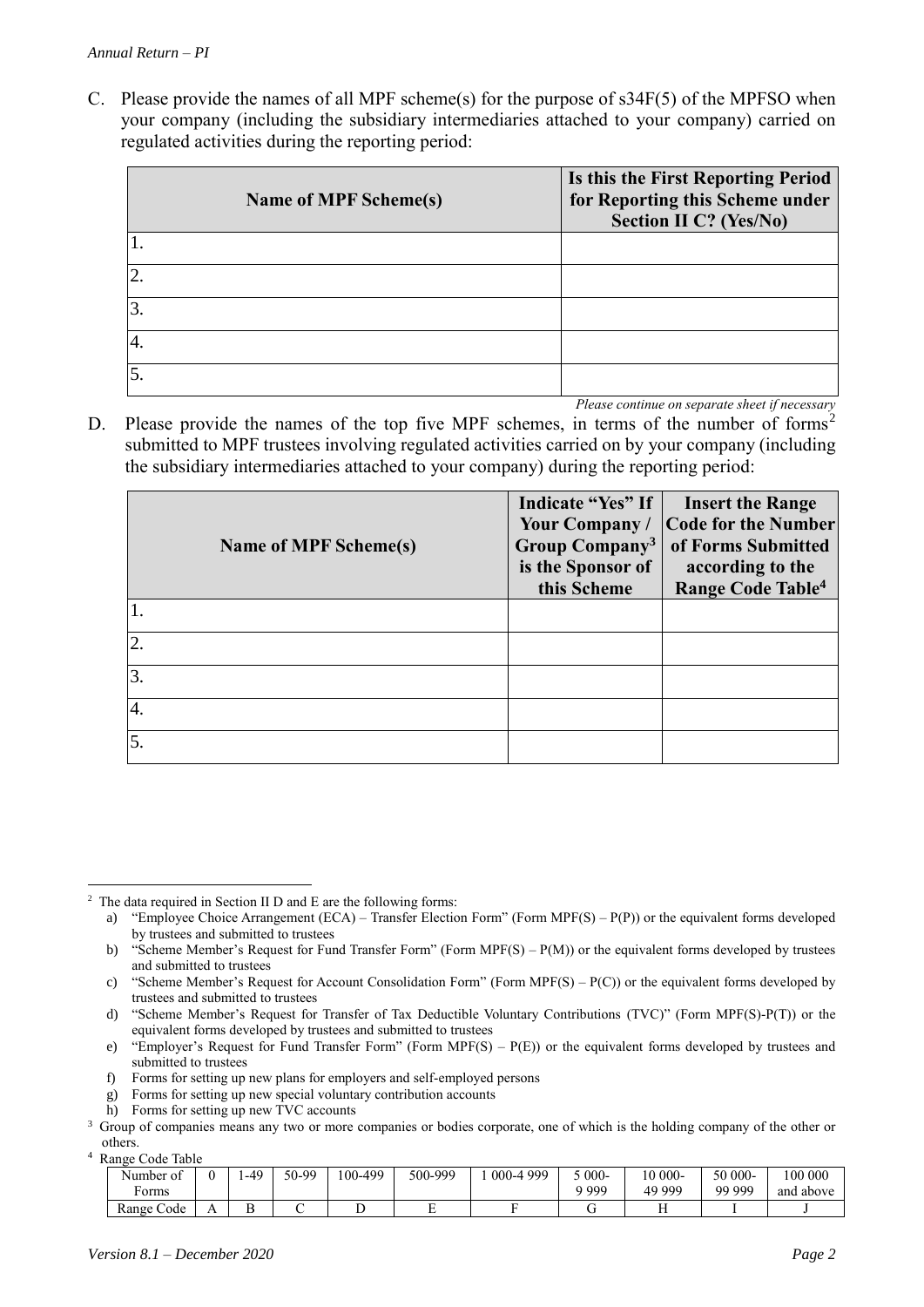# E. Please provide the following statistics covering the reporting period:

|    | <b>Type of Transaction</b>                                                                                                                                                                                                                                                                                                                                                                                     | <b>Insert the Range</b><br>Code for the<br><b>Number of Forms</b><br><b>Submitted</b><br>according to the<br>Range Code Table <sup>4</sup> |
|----|----------------------------------------------------------------------------------------------------------------------------------------------------------------------------------------------------------------------------------------------------------------------------------------------------------------------------------------------------------------------------------------------------------------|--------------------------------------------------------------------------------------------------------------------------------------------|
| 1. | Employee Choice Arrangement (ECA) transfer<br>Please indicate the number of "Employee Choice Arrangement"<br>$(ECA)$ – Transfer Election Form" (Form MPF(S) – P(P)) or the<br>equivalent forms developed by trustees and submitted to trustees.<br>(i.e. For transactions related to employees who transfer their<br>accrued benefits from a contribution account to an elected<br>account during employment.) |                                                                                                                                            |
| 2. | Scheme transfer (not related to ECA)<br>Please indicate the number of "Scheme Member's Request for<br>Fund Transfer Form" (Form MPF(S) – $P(M)$ ) or the equivalent<br>forms developed by trustees and submitted to trustees.<br>(i.e. For transactions related to self-employed persons, personal<br>account holders, or employees ceasing employment.)                                                       |                                                                                                                                            |
| 3. | Personal account consolidation<br>• Please indicate the number of "Scheme Member's Request for<br>Account Consolidation Form" (Form MPF(S) – $P(C)$ ) or the<br>equivalent forms developed by trustees and submitted to trustees.<br>(i.e. For transactions related to members' request for<br>consolidating multiple personal accounts into one account.)                                                     |                                                                                                                                            |
| 4. | TVC account transfer<br>• Please indicate the number of "Scheme Member's Request for<br>Transfer of Tax Deductible Voluntary Contributions (TVC)"<br>(Form MPF(S) – $P(T)$ ) or the equivalent forms developed by<br>trustees and submitted to trustees.                                                                                                                                                       |                                                                                                                                            |
| 5. | Employer level transfer<br>• Please indicate the number of "Employer's Request for Fund<br>Transfer Form" (Form MPF(S) – $P(E)$ ) or the equivalent forms<br>developed by trustees and submitted to trustees.                                                                                                                                                                                                  |                                                                                                                                            |
| 6. | The number of new plans set up for employers and self-employed<br>persons<br>Please indicate the number of employer/self-employed person<br>application forms submitted to trustees.                                                                                                                                                                                                                           |                                                                                                                                            |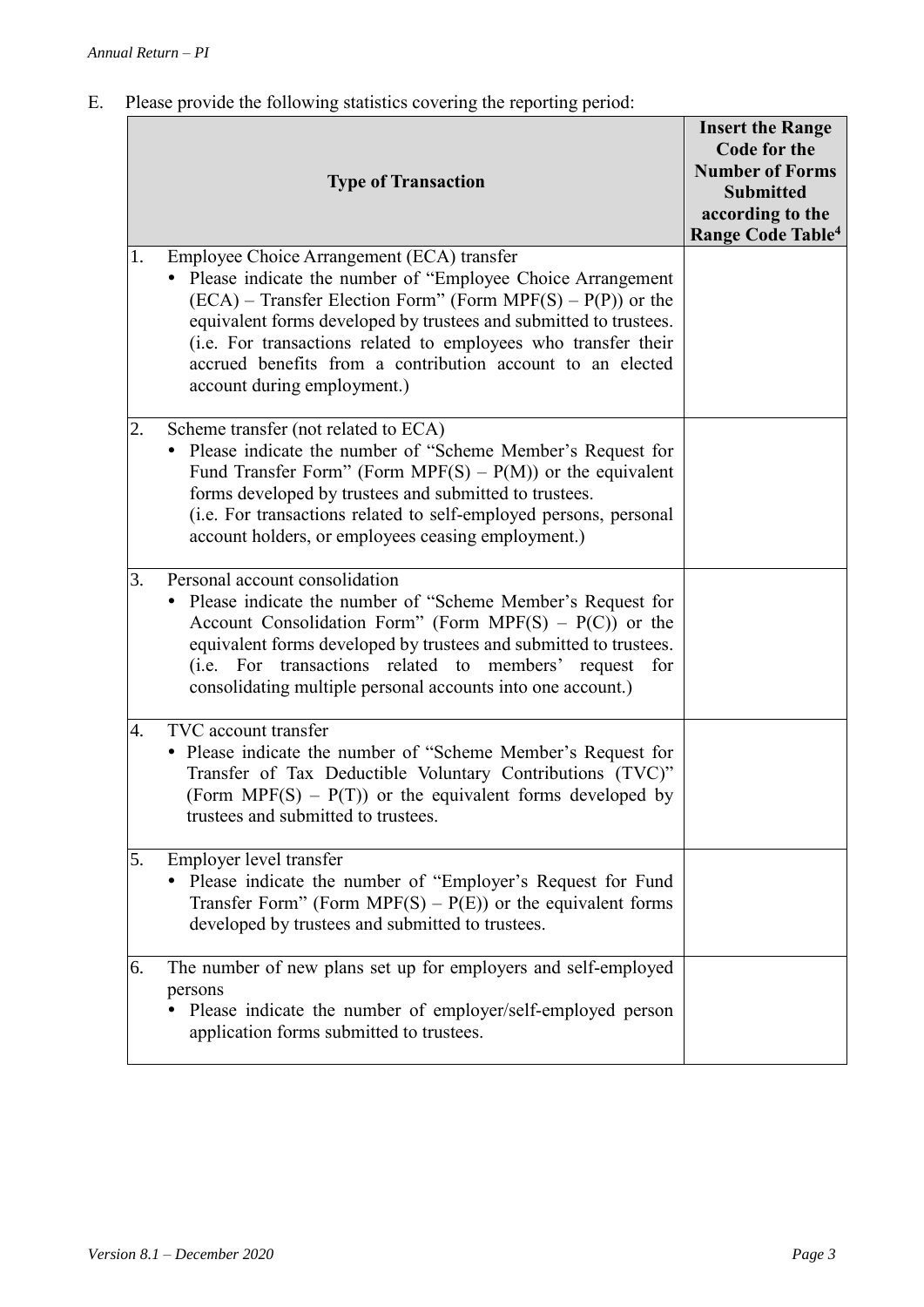|    | <b>Type of Transaction</b>                                                                                                                                                    | <b>Insert the Range</b><br>Code for the<br><b>Number of Forms</b><br><b>Submitted</b><br>according to the<br>Range Code Table <sup>4</sup> |
|----|-------------------------------------------------------------------------------------------------------------------------------------------------------------------------------|--------------------------------------------------------------------------------------------------------------------------------------------|
| 7. | The number of new special voluntary contribution <sup>5</sup> (SVC) accounts<br>set up<br>• Please indicate the number of application forms $-$ SVC submitted<br>to trustees. |                                                                                                                                            |
| 8. | The number of new TVC accounts set up<br>• Please indicate the number of application forms $-$ TVC submitted<br>to trustees.                                                  |                                                                                                                                            |

# **SECTION III – COMPLIANCE / INTERNAL AUDIT**

F. Please indicate the frequency and the date(s) of your company's review to ensure compliance with Part 4A of the MPFSO.

| <b>Frequency of Review</b>           |                          |  |  |  |
|--------------------------------------|--------------------------|--|--|--|
| <b>Periodic Review</b>               | <b>Continuing Review</b> |  |  |  |
| (e.g. once a quarter or once a year) | (Yes/No)                 |  |  |  |
| (Yes/No)                             |                          |  |  |  |
|                                      |                          |  |  |  |
|                                      |                          |  |  |  |

**If you have indicated "Yes" to a periodic review, please state the start and end dates of each periodic review during the reporting period.**

| <b>Dates of Conducting Review</b> |                               |  |  |  |  |
|-----------------------------------|-------------------------------|--|--|--|--|
| <b>Start Date</b><br>(DD/MM/YY)   | <b>End Date</b><br>(DD/MM/YY) |  |  |  |  |
|                                   |                               |  |  |  |  |
| $\mathfrak{D}_{\cdot}$            |                               |  |  |  |  |
| 3.                                |                               |  |  |  |  |
|                                   |                               |  |  |  |  |

*Please continue on separate sheet if necessary*

1

<sup>&</sup>lt;sup>5</sup> The type of voluntary contributions paid directly by a scheme member to the trustee. Unlike normal voluntary contributions, these contributions do not go through the employer of the member. Trustees may use different names for this contribution service (e.g. Personal Contribution, Additional Voluntary Contribution).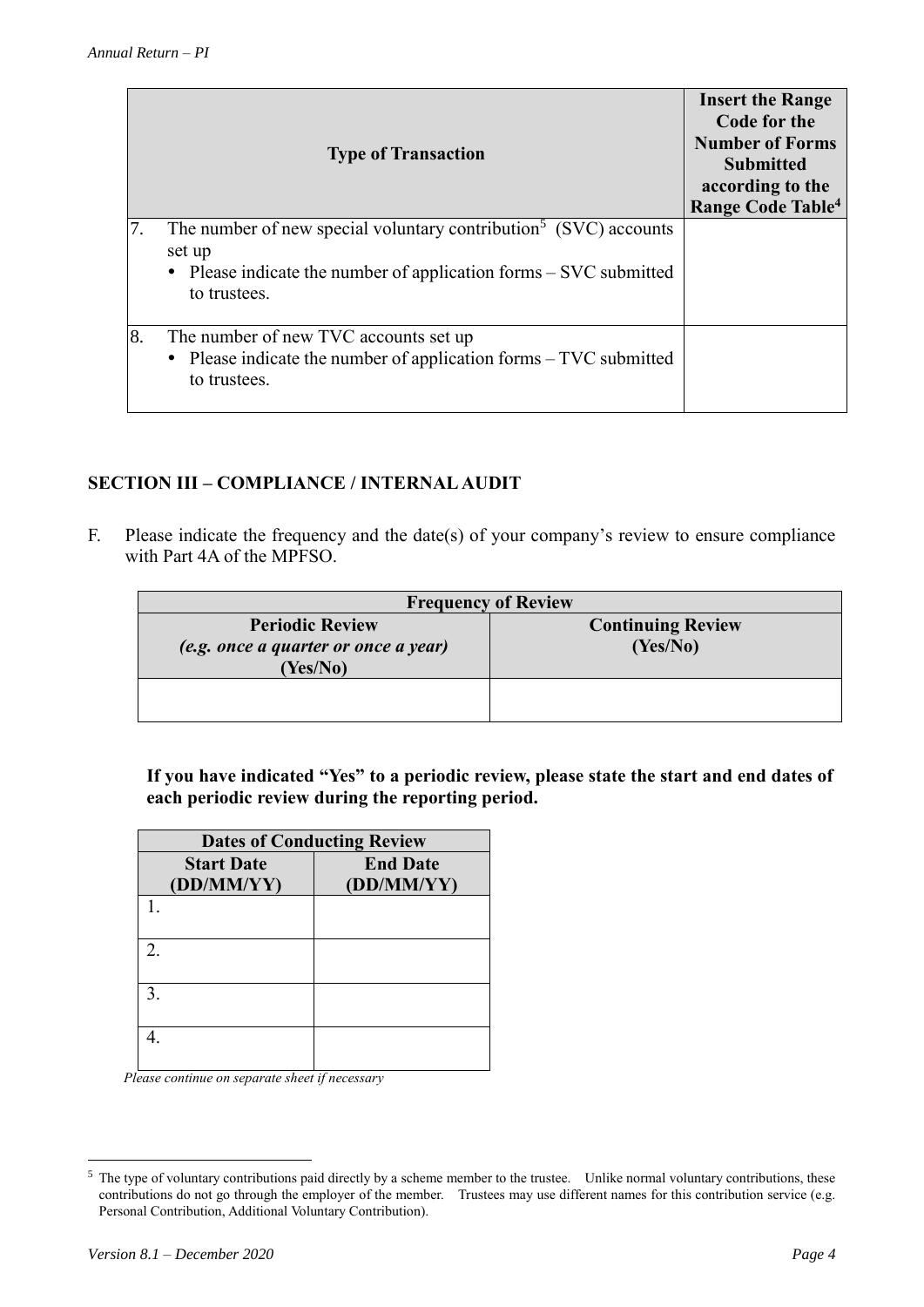# **SECTION IV – DECLARATION**

We confirm that we have in place procedures and controls to ensure compliance with Part 4A of the MPFSO.

We declare that to the best of our knowledge and belief, the information given in this Annual Return is correct and complete. $\div$ 

We confirm that the person completing, signing and submitting this Annual Return is a person duly authorized by the Principal Intermediary, with the authority to do so. The Principal Intermediary and the authorized person will be responsible for the information provided.

We confirm that we have read the Personal Information Collection Statement (PICS) attached and understand our rights and obligations in relation to the personal data provided by us to the MPFA and consent to the manner in which the personal data may be used or dealt with as specified in the PICS.

| Name of MPF Principal Intermediary                                                        |  |
|-------------------------------------------------------------------------------------------|--|
| Signature of Person as Authorized                                                         |  |
| Name of Person Authorized by the<br>Principal Intermediary to Sign the                    |  |
| Declaration                                                                               |  |
| Position of Person Authorized by the<br>Principal Intermediary to Sign the<br>Declaration |  |
|                                                                                           |  |
| Date                                                                                      |  |

 **Warning**: Section 43E(1) of the MPFSO makes it an offence punishable with a maximum of one year's imprisonment and a fine of \$100,000 for the first occasion and two years' imprisonment and a fine of \$200,000 on each subsequent occasion for a person who makes a statement that the person knows to be false or misleading in a material aspect, or recklessly makes a statement which is false or misleading in a material aspect.

 $\sim$  END  $\sim$ 

| <b>For Official Use Only</b> |  |                     |  |                      |  |  |  |
|------------------------------|--|---------------------|--|----------------------|--|--|--|
| <b>Receipt Date</b>          |  | Date of Updating    |  |                      |  |  |  |
| Input Officer                |  | Checking<br>Officer |  | Approving<br>Officer |  |  |  |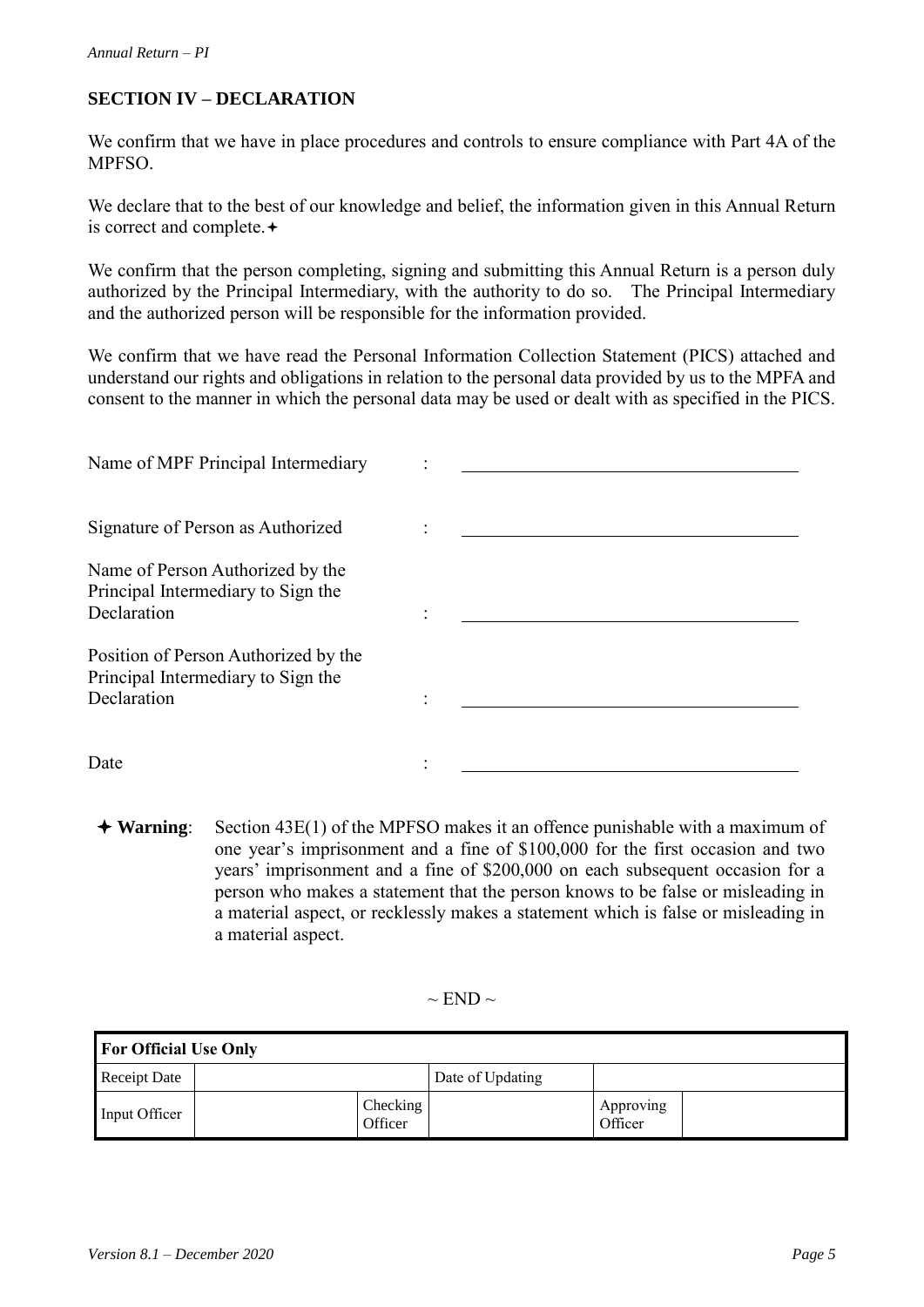### **Personal Information Collection Statement**

This Personal Information Collection Statement is made in accordance with the Personal Data (Privacy) Ordinance (PDPO). You are advised to read the following regarding your rights and obligations in relation to your personal data (as defined in the PDPO) and the manner in which the Mandatory Provident Fund Schemes Authority (MPFA) may use or deal with such data for the purposes specified below.

### **Purpose of Collection and Use**

- 1. The personal data provided in annual return will be used by the MPFA for one or more of the following purposes:
	- (i) exercising or performing its functions under the Mandatory Provident Fund Schemes Ordinance (MPFSO) including but not limited to ensuring compliance with the MPFSO, regulating sales and marketing activities and the giving of advice in relation to registered schemes, registration of MPF intermediaries, granting approval of responsible officers and related matters, inspection, investigation, and taking disciplinary or enforcement action;
	- (ii) enabling or assisting other regulators to perform their functions under the MPFSO or their respective regimes including, without limitation, monitoring, surveillance, inspection or investigation;
	- (iii) establishing and keeping a public register of MPF intermediaries for regulated activities;
	- (iv) for research and statistical purposes; and
	- (v) other purposes as permitted by law.

#### **Transfer / Matching of Personal Data**

- 2. The MPFA may disclose or transfer the personal data to other persons including the bodies listed below for one or more of the aforesaid purposes, or in accordance with an order of a court or in accordance with a law or a requirement made under a law, or pursuant to any regulatory or investigatory assistance arrangements between the MPFA and other regulators or law enforcement agents:
	- (i) the Hong Kong Monetary Authority;
	- (ii) the Insurance Authority;
	- (iii) the Securities and Futures Commission;
	- (iv) examination bodies for conducting qualifying examinations;
	- (v) principal intermediary/intermediaries to which you as a subsidiary intermediary were/are/will be attached;
	- (vi) the Chief Executive;
	- (vii) the Financial Secretary;
	- (viii) the Commissioner of Inland Revenue;
	- (ix) the Official Receiver appointed under the Bankruptcy Ordinance;
	- (x) liquidator appointed under the pre-amended Ordinance (as defined in the Companies (Winding Up and Miscellaneous Provisions) Ordinance (Cap 32)) or the Companies (Winding Up and Miscellaneous Provisions) Ordinance (Cap 32);
	- (xi) the Registrar of Occupational Retirement Schemes;
	- (xii) the Financial Reporting Council established under the Financial Reporting Council Ordinance;
	- (xiii) the Hong Kong Police Force;
	- (xiv) any relevant courts, panels, tribunals and committees; and
	- (xv) other law enforcement agents or government/regulatory bodies.